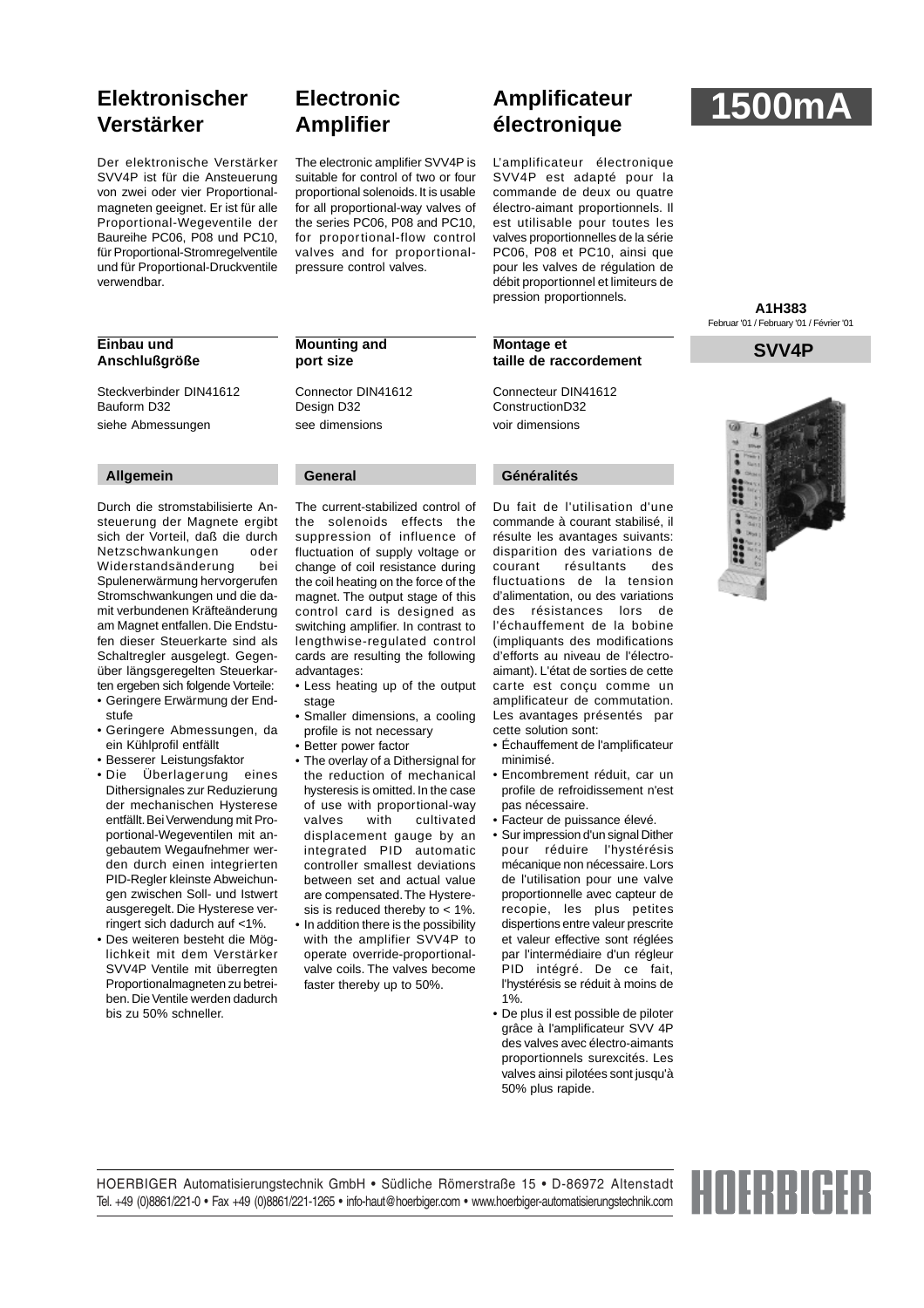## **Kenngrößen**

## **Allgemein**

**Versorgungsspannung** 24V Gleichspannung (±10%) Verpolungssicher **Restwelligkeit** ≤5 % **Sicherung** 3 A **Ausgangsstrom** max. 1500mA **Vorstrom** 20mA **PWM-Frequenz** 320Hz **Stabilisierte Spannung**  $+ 15V \pm 0.6$  $-15V \pm 0.6$ **Max. Belastbarkeit** ≤ 10mA **Sollwert** ±10V frei einstellbar **Verstärkung** 0....1 **Offset**  $±10V$ **Temperaturbereich** min. 0°C; max. +70°C **Schutzart** nach DIN 40050, IP00 **Steckverbinder** DIN 41612, Bauform D32 **Platzbedarf** 6 Teileinheiten zu je 5,08mm **Meßbuchsen** • Strom Magnet A1/A2 1V = 1A

- Sollwert  $1/\overline{2}$  5V ÷ 7,5V ÷ 10V<br>• Istwert 1/2 5V ÷ 7,5V ÷ 10V
- 

• Strom Magnet B1/B2  $1V = 1A$ <br>• Sollwert  $1/2$   $5V \div 7.5N$ 

 $5V \div 7,5V \div 10V$ 

- 
- 

# **Characteristics**

## **General**

| Supply voltage                          |                                                    |
|-----------------------------------------|----------------------------------------------------|
| 24V DC (±10%)                           |                                                    |
| no polarity error possible              |                                                    |
| Residual ripple                         |                                                    |
| ≤5 %                                    |                                                    |
| $F$ use                                 |                                                    |
| 3 A                                     |                                                    |
| <b>Output current</b>                   |                                                    |
| max. 1500mA                             |                                                    |
| <b>Townsend current</b>                 |                                                    |
| 20mA                                    |                                                    |
| <b>PWM</b> frequency                    |                                                    |
| 320Hz                                   |                                                    |
| Stabilized voltage                      |                                                    |
| $+15V \pm 0.6$                          |                                                    |
| $-15V \pm 0.6$                          |                                                    |
| Max. currentcarrying capacity           |                                                    |
| $\leq 10$ mA                            |                                                    |
| Set value                               |                                                    |
| ±10V adjustable                         |                                                    |
| <b>Amplification</b>                    |                                                    |
| 01                                      |                                                    |
| <b>Offset</b>                           |                                                    |
| ±10V                                    |                                                    |
| Temperature range                       |                                                    |
| min. 0°C; max. +70°C                    |                                                    |
| <b>Protection</b>                       |                                                    |
| according DIN 40050, IP00               |                                                    |
| <b>Connector</b>                        |                                                    |
| DIN 41612, Design D32                   |                                                    |
| <b>Monting place</b>                    |                                                    |
| 6 subunits each 5,08mm                  |                                                    |
| <b>Test points</b>                      |                                                    |
| • Coil current A1/A2                    | $1V = 1A$                                          |
| • Coil current B1/B2<br>• Set value 1/2 | $1V = 1A$                                          |
| · Instantaneous value 1/2               | $5V \div 7,5V \div 10V$<br>$5V \div 7,5V \div 10V$ |
|                                         |                                                    |

# **Caractéristiques**

## **Généralités**

|     | <b>Tension d'alimentation</b>        |                        |
|-----|--------------------------------------|------------------------|
|     | 24V Tension continue (±10%)          |                        |
|     | irréversibilité de polarité          |                        |
|     | <b>Ondulation résiduelle</b>         |                        |
|     | ≤5 %                                 |                        |
|     | <b>Fusible</b>                       |                        |
|     | 3 A                                  |                        |
|     | Courant de sortie max.               |                        |
|     | max. 1500mA                          |                        |
|     | Courant d'entrée                     |                        |
|     | 20 <sub>m</sub> A                    |                        |
|     | <b>Fréquence PWM</b>                 |                        |
|     | 320Hz                                |                        |
|     | <b>Tension stabilisée</b>            |                        |
|     | $+15V \pm 0.6$                       |                        |
|     | $-15V \pm 0.6$                       |                        |
|     | Chargement max.                      |                        |
|     | $\leq 10$ mA                         |                        |
|     | <b>Consigne</b>                      |                        |
|     | ±10V réglable                        |                        |
|     | <b>Amplification</b>                 |                        |
|     | 01                                   |                        |
|     | <b>Offset</b>                        |                        |
|     | ±10V                                 |                        |
|     | Plage de température ambiante        |                        |
|     | min. 0°C; max. +70°C                 |                        |
|     | Indice de protection                 |                        |
|     | suivant DIN 40050, IP00              |                        |
|     | Connecteur                           |                        |
|     | DIN DIN 41612, Construction D32      |                        |
|     | <b>Encombrement</b>                  |                        |
|     | 6 unités de 5,08mm                   |                        |
|     | Jack d'essai                         |                        |
|     | courant bobine A1/A2                 | $1V = 1A$<br>$1V = 1A$ |
| 10V | courant bobine B1/B2<br>consigne 1/2 | 5V ÷ 7,5V ÷ 10V        |
|     |                                      |                        |

- valeur effective  $1/2$  5V  $\div$  7,5V  $\div$  10V
- -

The right to introduce technical modifications is reserved. No part may be reproduced in any form without permission in writing from the publisher.

reserved. No partmay be reproduced in any form<br>without permission in writing from the publisher. The right to introduce technical modifications is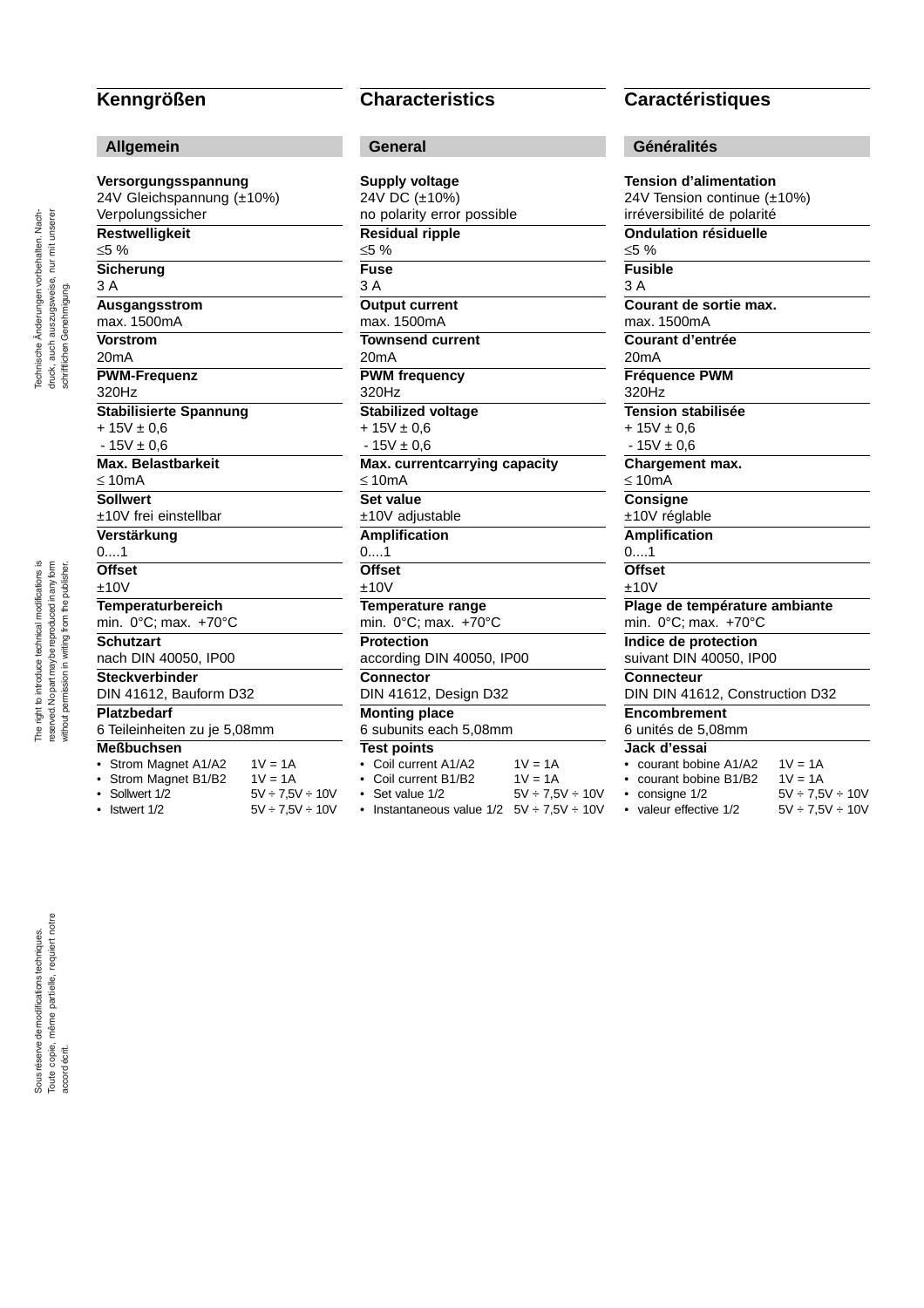